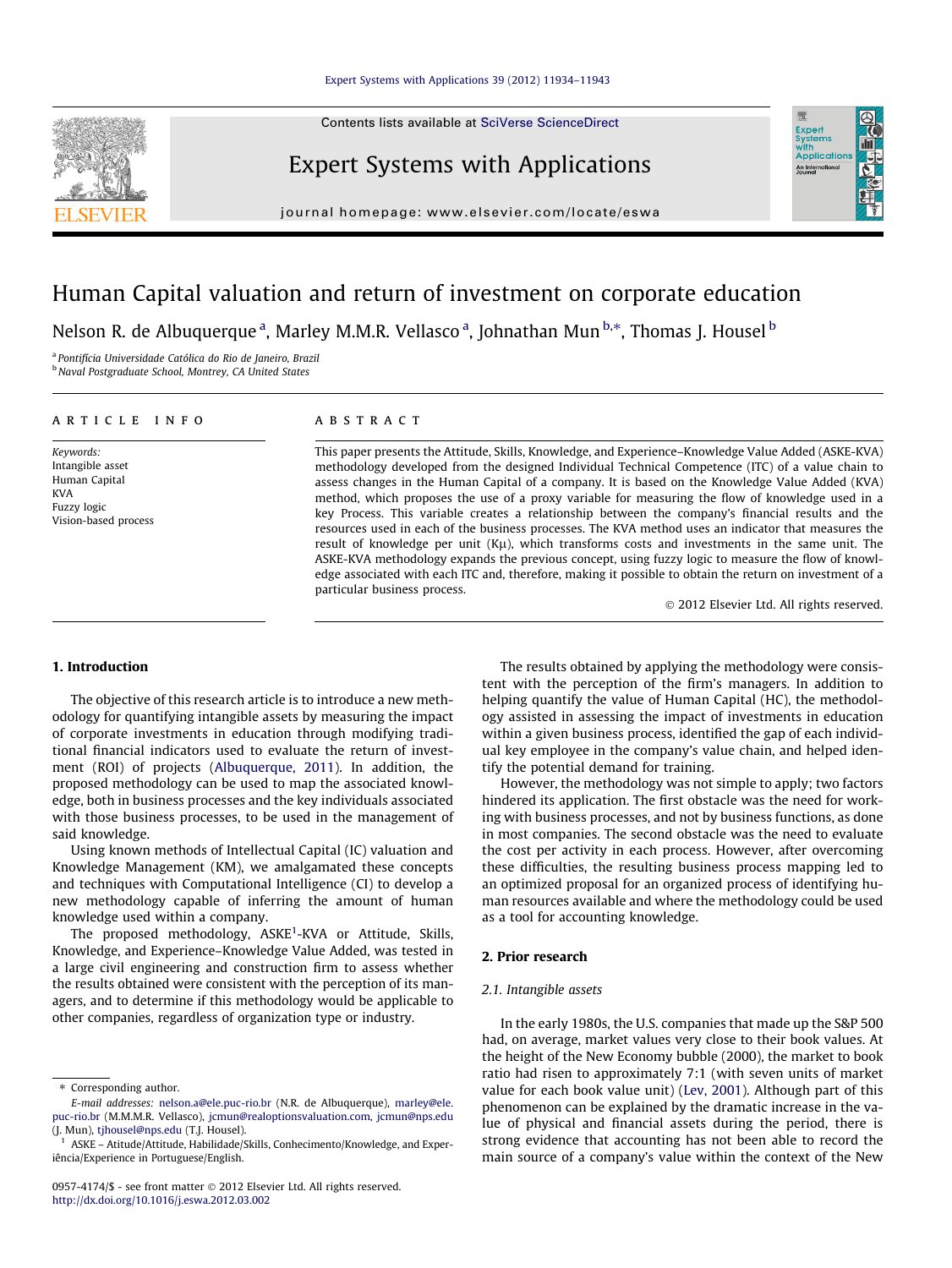Economy [\(Gan & Saleh, 2008\)](#page--1-0). The reason is explained by the fact that intangible assets were not recorded and monitored by traditional accounting methods.

The term intangible assets comes from the association that is made within a firm's Balance Sheet. [Sveiby \(1998\)](#page--1-0) proposed a model of a balance sheet that included both tangible and intangible assets, as illustrated in Fig. 1.

In his studies, Sveiby introduced the term intangible liability by asserting that the intangible assets generated the invisible capital of shareholders, as well as its obligations related to the firm's intangible assets. Sveiby identified these obligations as related to any possible contingencies with its employees, such as compensation, privileges, bonuses, pensions, etc.

Recognizing that the importance of this element is not indicated in the balance sheets of companies because it cannot be valued and recorded by traditional processes, several valuation models and taxonomies have been proposed to define this important portion of the wealth of firms. One of these terms is Intellectual Capital (IC) [\(Paloma, 2001\)](#page--1-0), defined as the sum of Human Capital, Structural Capital, and Relational Capital.

A universal method for valuing these assets has yet to emerge. Specifically, the focus of this research is aimed at identifying a method of valuation of intangible assets capable of quantifying Human Capital, which is important to more accurately represent a company's value while highlighting the difficulty of measuring intangibles ([Sveiby, 1998](#page--1-0)).

The survey presented by [Sveiby \(2010\)](#page--1-0) identified 42 methods that purported to measure IC. In this work, he observed that most of the methods presented, from the year 2000, use the technique of Scorecards.

Although the Scorecard method is widely used, it is inadequate to measure the flow of human knowledge used in the production of goods or services and therefore does not allow the evaluation of the effect of investments in training in a particular segment or a business process [\(Pavlou, Housel, Jansen & Rodgers, 2005\)](#page--1-0).

Among the methods surveyed that identified themselves capable of measuring a person's knowledge associated with a particular business process and linking the amount of knowledge to the formation of financial results is one proposed by Kanevsky and Housel called Knowledge Value Added (KVA) ([Kanevsky & Housel, 1998\)](#page--1-0), which serves as a paradigm for the development of the ASKE-KVA methodology.

#### 2.2. Measurement of knowledge

According to the model of wealth creation of the firm [\(Penrose,](#page--1-0) [1959\)](#page--1-0), Human Knowledge is crucial and is a resource that can be



measured. Fundamental to the understanding of that concept is the association of the term competence to explain the human knowledge generation process.

The consideration of competence is important in the KVA model proposed by [Kanevsky and Housel \(1998\)](#page--1-0). The KVA method is based on measuring human knowledge through the use of a surrogate variable, because there is no way to measure knowledge directly. This surrogate variable is the default time that an average employee takes to learn to develop all the tasks of a business process. This variable is static and does not allow for an evaluation of the flow of human knowledge used to carry out productive activities within the environment identified as a business process.

The concept of human competence has been widely debated in recent years, chiefly among [Prahalad and Hamel \(1990\), Fleury and](#page--1-0) [Fleury \(2008\) and Davenport \(2001\)](#page--1-0). The actual understanding of human competence points to the connection of three knowledge characteristics of human beings: knowledge, skill, and attitude, collectively termed the CHA<sup>2</sup> model ([Dutra et al., 2008\)](#page--1-0). However, the proposed measurement of human knowledge adopted in the CHA model had features that do not serve the purpose of associating the wealth generated in a process chain with the flow of human knowledge used.

As proposed by Davenport, the CHA model does not include issues related to individual experience or the emotional aspects that influence the ability of delivery or performance of a service. Another negative aspect is the oversimplification that is done in time to translate conceptual values to quantitative values.

To circumvent these negatives, we proposed an approach for measuring human knowledge associated with each technical expertise necessary to accomplish a task: the ASKE (Attitude, Skills, Knowledge, and Experience) methodology. This new methodology applies fuzzy logic to transform conceptual variables to numerical values and thus enables the creation of appropriate indices for measuring the return on investment in intangible assets such as corporate education. SKE (Skill, Knowledge, Experience), the variable obtained from the application of a Fuzzy Inference System (FIS), becomes the new proxy variable defined in the KVA methodology. Thus, this new variable becomes associated with the flow of knowledge used in a business process during a certain period of time.

The following sections detail the ASKE-KVA methodology and the results of its application in a pilot company.

#### 3. Methodology

The ASKE-KVA methodology is capable of identifying the amount of human knowledge used within a given period. It is organized into five modules and three phases. Each phase involves different groups of people interviewed by experts in Knowledge Management, applying intelligent computing systems for measuring, and assessing the knowledge and financial indicators. [Fig. 2](#page--1-0) illustrates the block diagrams of the ASKE-KVA methodology.

In the first phase, the activities described are implemented in two modules: Module Mappings and Module K-Weight. At this stage, people involved work in the areas of planning and management. In the second phase, the potential and dynamic flow in each business process design and its inventory are analyzed. During this phase, the people responsible for implementing Core Activities (CA) are involved, including persons responsible for implementing and managing the operational activities of the company. In the third and final phase, aggregation is performed to calculate the ROI and other indicators related to the methodology.

Fig. 1. Invisible balance. 2 CHA means Conhecimento/Knowledge, Habilidade/Skills, and Atitude/Attitude.